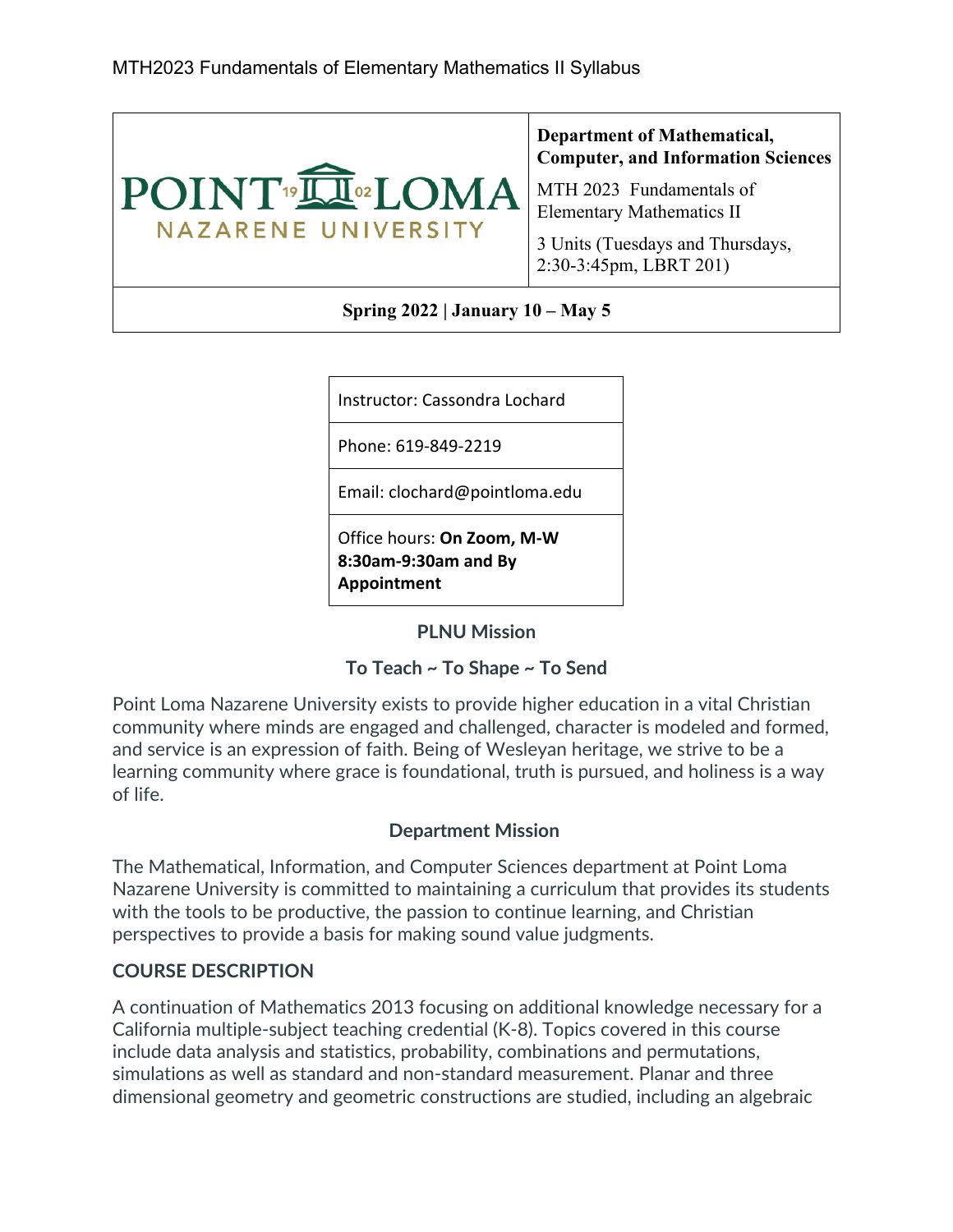approach to geometry. This class is highly interactive and emphasizes group work and cooperative learning.

Prerequisite: MTH 1013 or equivalent, MTH2013 (3 Units) Fundamentals of Elementary Mathematics I.

# **COURSE LEARNING OUTCOMES**

- Students will be able to demonstrate a facility with operations on the integers.
- Students will be able to demonstrate a facility with operations on the rational numbers.
- Students will be able to apply concepts from number theory to solve problems.

# **REQUIRED TEXTS AND RECOMMENDED STUDY RESOURCES**

Billstein, Libeskind, and Lott, *A Problem Solving Approach to Mathematics for Elementary School Teachers,* 12th Edition

Needed Supplies: A calculator, a compass, a protractor, a ruler, and access to a computer.

### **COURSE DESIGN**

- The course is designed to help you acquire knowledge and develop understanding of the conceptual and procedural foundations for teaching elementary school mathematics
- The course is designed to help you develop the ability to teach mathematics developmentally (i.e., basing procedural knowledge on clear connections with prior conceptual knowledge)
- The course is designed to help you acquire knowledge and develop ability to create a problem solving environment in the classroom, to set and achieve teaching goals, to stimulate and manage classroom discourse, to use technology effectively, and to make ongoing instructional decisions
- The course is designed to help you acquire confidence sufficient to teach elementary mathematics positively and enthusiastically

# **PHILOSOPHY AND APPROACH**

Research in learning theory shows that students who learn mathematics effectively must be actively involved in the process, not just

passive listeners/observers. In particular, in order to really learn and understand mathematical ideas and processes you must become

deeply involved in activities such as exploring, discussing, analyzing, explaining, conjecturing, defending, negotiating, testing, and

evaluating. To do this you need good problems to solve, interaction with others on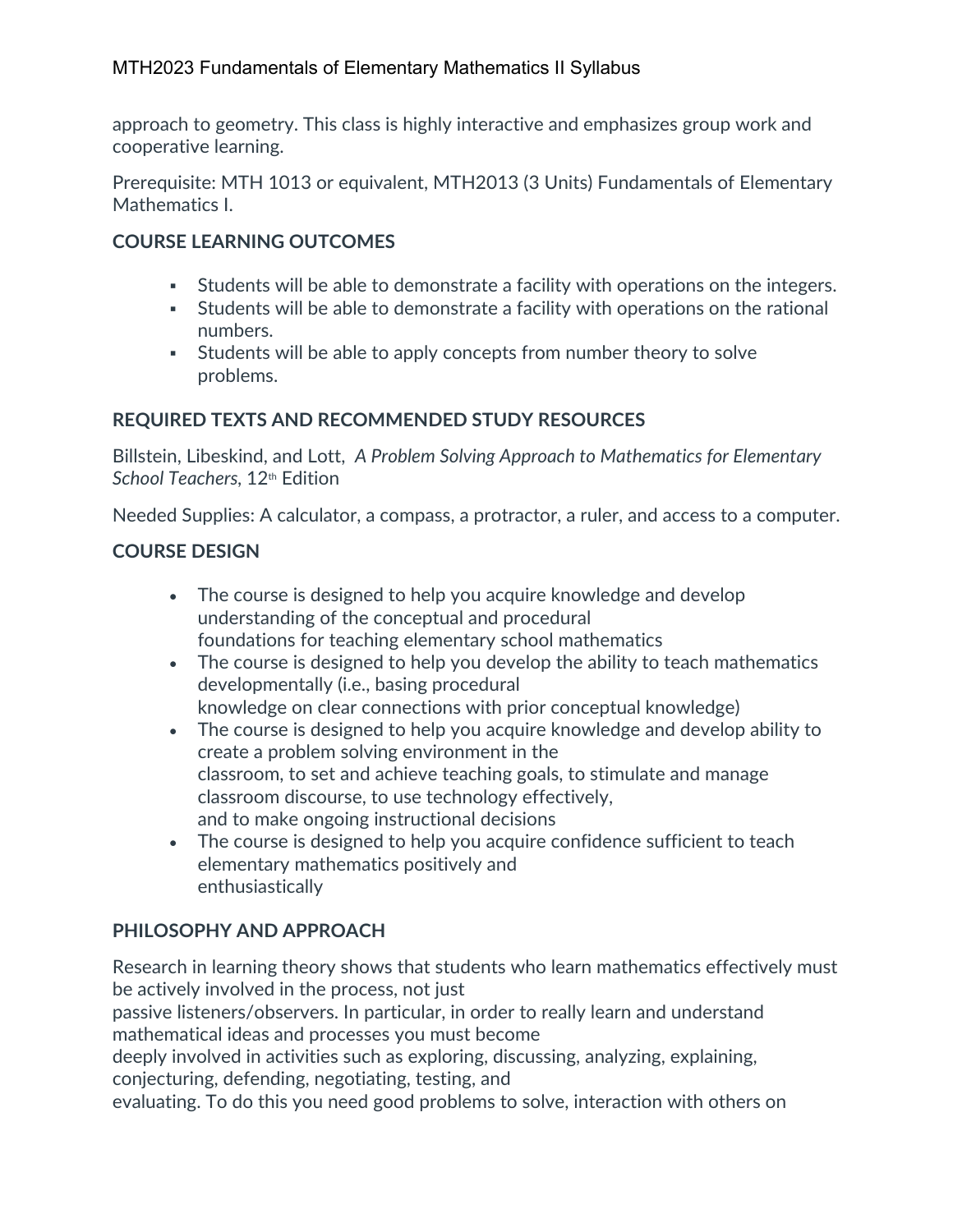solutions, and opportunities to write your conclusions.

The mathematical experience of the students in MTH2013 and MTH2023 varies widely. This means that different students will need

to spend different amounts of time to learn the material. To help assist in this process, the class is designed as a blended class.

# **COURSE CREDIT HOUR INFORMATION**

In the interest of providing sufficient time to accomplish the stated Course Learning Outcomes, this class meets the PLNU credit hour policy for a 3 unit class delivered over fifteen weeks. Specific details about how the class meets the credit hour requirement can be provided upon request. (Based on 37.5 hours of student engagement per credit hour.)

### **ASSESSMENT AND GRADING**

### **Graded Components**

- **Video Notes** Each section will have videos to watch and you should take notes. Your notes will be submitted in Canvas to provide evidence you are keeping up. Up to a maximum of one set of video notes will be accepted up to 3 days late provided that consent is received from the professor before it is due. Video notes that are submitted late without prior consent will be recorded with a score of zero. If you submit plausible notes for 90% or more of the assignments, you will receive full credit. If you submit plausible notes for 80% to 90%, you will receive half credit. If more than 20% of your video notes are either not present or not plausible, then you will receive no credit for video notes. Your video notes are due at 11:59 pm on Wednesday evening.
- **Video Warm Up Exercises** These problems will be a check for your understanding of the basic information in the videos. Work the problems carefully, take a photograph of them and submit them online by Wednesday at 11:59 pm (the same time that your video notes are due).
- **Class Activities and Written Homework** You may work with other people on your homework, but each individual will be responsible for writing up the entire homework assignment and turning it in. The homework is due at the start of class on Thursday.
- **Mid-Semester Examination and the Final Examination:** There will be one Mid-Semester Examination and a comprehensive Final Examination. The Mid-Term Examination and the Final Examination will include problems and questions over material assigned in the text, readings and handouts, as well as material presented in class. The examination schedule is included in the daily schedule. No examination shall be missed without prior consent or a welldocumented emergency beyond your control. In such cases, all make-up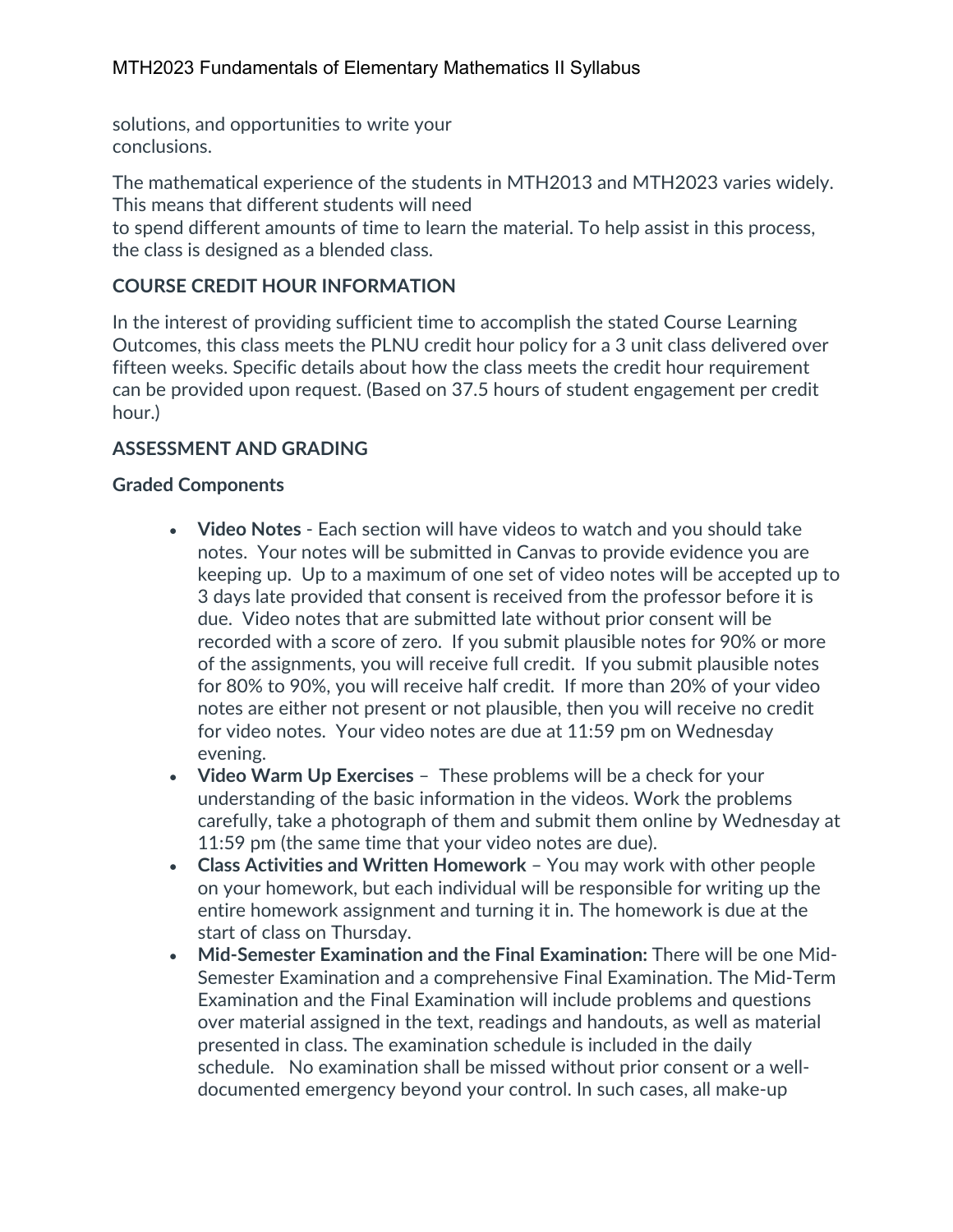exams will occur at 8:30 am on the Saturday between classes and the Final Exam week. A score of zero will be assigned for an examination that is missed without prior consent or a well-documented emergency beyond your control.

- **Late work will not be accepted** without prior consent or a well-documented emergency. Homework assignments that are submitted late without prior consent will be recorded with a score of zero. If more than half of the homework assignments (written or online) are submitted on time, then the lowest homework score will be dropped from the calculations of the homework grade (written or online).
- Homework assignments that are submitted late without prior consent will be recorded with a score of zero. If more than half of the homework assignments are submitted on time, then the lowest homework score will be dropped from the calculations of the homework grade.
- **The examination schedule** is included in the daily schedule. This instructor does not intend to accept excuses such as poor communication with parents, benefactors, surf team sponsors and/or travel agents.
- The examination schedule is included in the daily schedule. This instructor does not intend to accept excuses such as poor communication with parents, benefactors, surf team sponsors and/or travel agents.
- **FINAL EXAM**. The final exam date and time is set by the university at the beginning of the semester and may not be changed by the instructor. This schedule can be found on the university website and in the course calendar. No requests for early examinations will be approved. Only in the case that a student is required to take three exams during the same day of finals week, is an instructor authorized to consider changing the exam date and time for that particular student.

| <b>OTAGE COMPOTIONS</b>                      |         |  |  |  |
|----------------------------------------------|---------|--|--|--|
| <b>Grading Distribution</b>                  | Percent |  |  |  |
| Mid Semester Exam                            | 25      |  |  |  |
| <b>Final Exam</b>                            | 35      |  |  |  |
| <b>Videos and Notes</b>                      |         |  |  |  |
| Video Warm Up Exercises                      | 8       |  |  |  |
| <b>Class Activities and Written Homework</b> | 25      |  |  |  |
| Total                                        | 100     |  |  |  |

Grade components

### **Grading Scale**

Grades are based on the number of points accumulated throughout the course with the following exception. A student must pass at least one of the Mid-Semester Examination or the Final Examination in order to pass the class. That is, a score of 60% must be achieved on one of the Examinations, or else the final grade will be an F regardless of all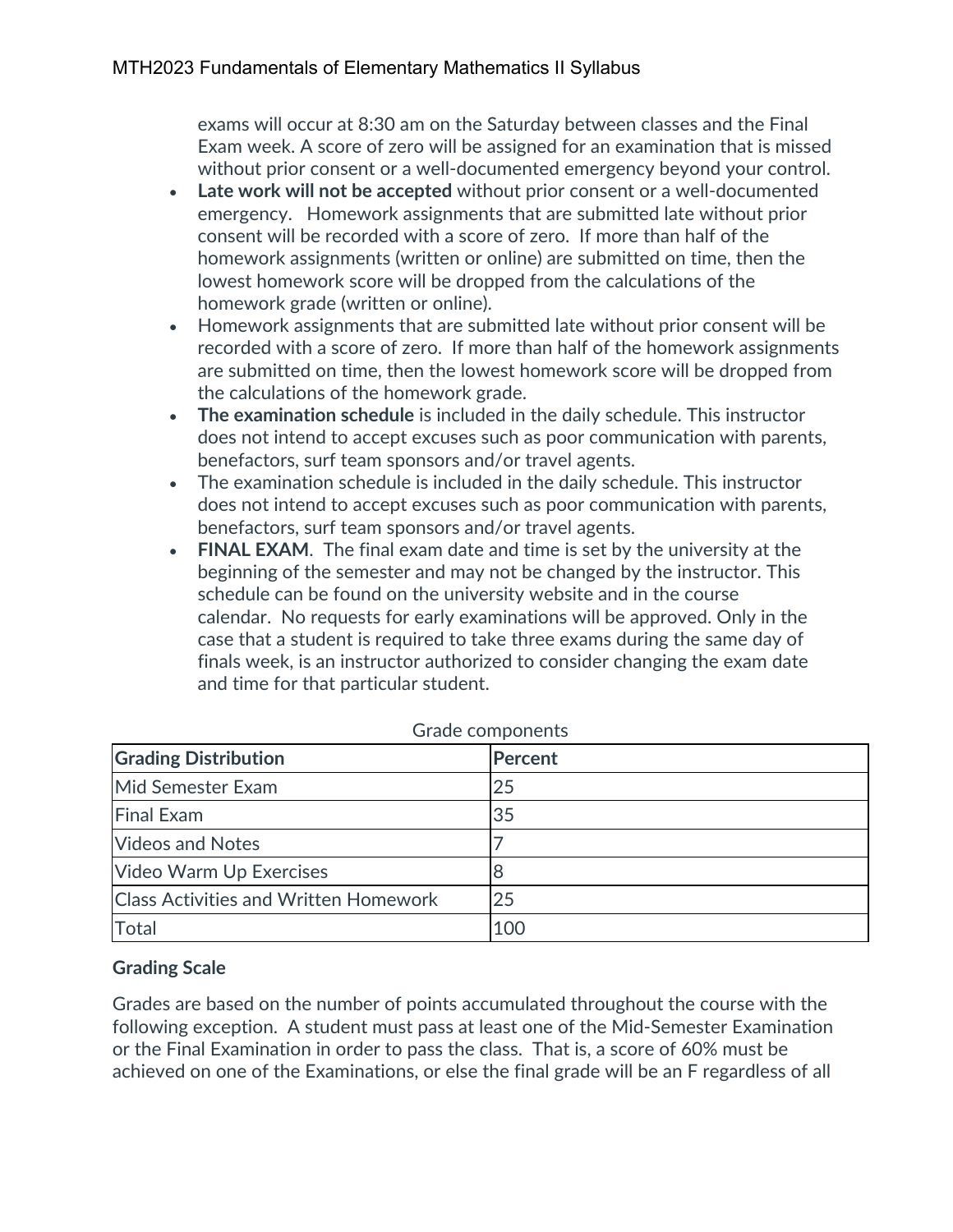other point totals. Approximate minimal percentages required to obtain a given grade are:

| <b>Grade Scale</b>                               |              |             |         |                      |          |  |
|--------------------------------------------------|--------------|-------------|---------|----------------------|----------|--|
| <b>Standard Grade Scale Based on Percentages</b> |              |             |         |                      |          |  |
|                                                  | А            | В           |         | D                    | F        |  |
| ٠                                                |              | $87.5 - 90$ | 77.5-80 | 67.5-70              |          |  |
|                                                  | $92.5 - 100$ | 82.5-87.5   |         | 72.5-77.5 62.5 -67.5 | $0 - 60$ |  |
|                                                  | 90-92.5      | 80-82.5     | 70-72.5 | $60 - 62.5$          |          |  |

# **STATE AUTHORIZATION**

State authorization is a formal determination by a state that Point Loma Nazarene University is approved to conduct activities regulated by that state. In certain states outside California, Point Loma Nazarene University is not authorized to enroll online (distance education) students. If a student moves to another state after admission to the program and/or enrollment in an online course, continuation within the program and/or course will depend on whether Point Loma Nazarene University is authorized to offer distance education courses in that state. It is the student's responsibility to notify the institution of any change in his or her physical location. Refer to the map on State Authorization to view which states allow online (distance education) outside of California.

### **INCOMPLETES AND LATE ASSIGNMENTS**

All assignments are to be submitted/turned in by the beginning of the class session when they are due—including assignments posted in Canvas. Incompletes will only be assigned in extremely unusual circumstances.

# **CLASS ENROLLMENT**

It is the student's responsibility to maintain his/her class schedule. Should the need arise to drop this course (personal emergencies, poor performance, etc.), the student has the responsibility to follow through (provided the drop date meets the stated calendar deadline established by the university), not the instructor. Simply ceasing to attend this course or failing to follow through to arrange for a change of registration (drop/add) may easily result in a grade of F on the official transcript.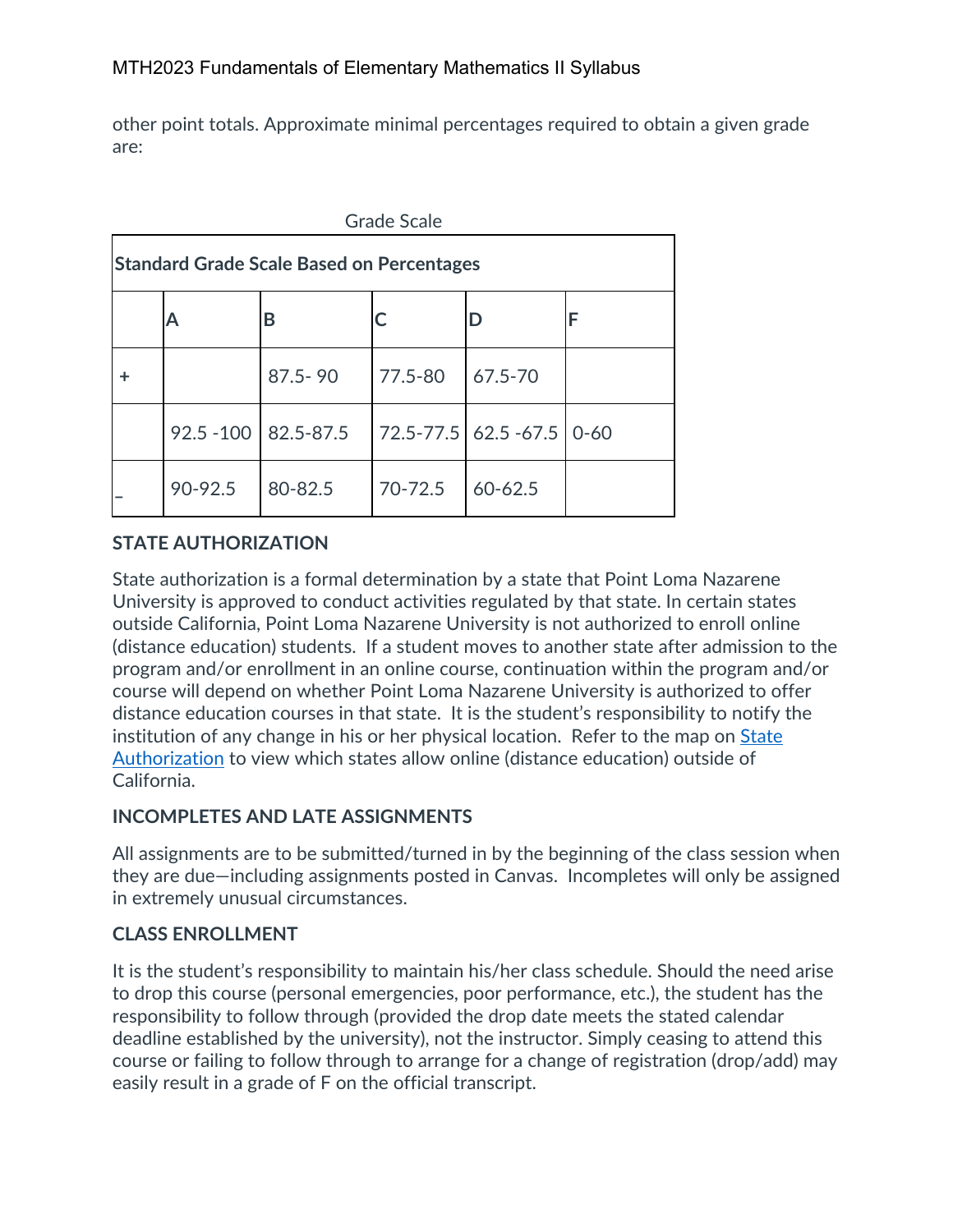## **PLNU COPYRIGHT POLICY**

Point Loma Nazarene University, as a non-profit educational institution, is entitled by law to use materials protected by the US Copyright Act for classroom education. Any use of those materials outside the class may violate the law.

### **PLNU ACADEMIC HONESTY POLICY**

Students should demonstrate academic honesty by doing original work and by giving appropriate credit to the ideas of others. Academic dishonesty is the act of presenting information, ideas, and/or concepts as one's own when in reality they are the results of another person's creativity and effort. A faculty member who believes a situation involving academic dishonesty has been detected may assign a failing grade for that assignment or examination, or, depending on the seriousness of the offense, for the course. Faculty should follow and students may appeal using the procedure in the university Catalog. See Academic PoliciesLinks to an external site. for definitions of kinds of academic dishonesty and for further policy information.

### **PLNU ACADEMIC ACCOMMODATIONS POLICY**

PLNU is committed to providing equal opportunity for participation in all its programs, services, and activities. Students with disabilities may request course-related accommodations by contacting the Educational Access Center (EAC), located in the Bond Academic Center (EAC@pointloma.edu (Links to an external site.) or 619-849- 2486). Once a student's eligibility for an accommodation has been determined, the EAC will issue an academic accommodation plan ("AP") to all faculty who teach courses in which the student is enrolled each semester.

PLNU highly recommends that students speak with their professors during the first two weeks of each semester/term about the implementation of their AP in that particular course and/or if they do not wish to utilize some or all of the elements of their AP in that course.

Students who need accommodations for a disability should contact the EAC as early as possible (i.e., ideally before the beginning of the semester) to assure appropriate accommodations can be provided. It is the student's responsibility to make the first contact with the EAC.

# **PLNU ATTENDANCE AND PARTICIPATION POLICY**

**While online:** Students taking online courses are expected to attend each week of the course. Attendance is defined as participating in an academic activity within the online classroom which includes posting in a graded activity in the course. (Note: Logging into the course does not qualify as participation and will not be counted as meeting the attendance requirement.) Students who do not attend at least once in any 3 consecutive days will be issued an attendance warning. Students who do not attend at least once in any 7 consecutive days will be dropped from the course retroactive to the last date of recorded attendance.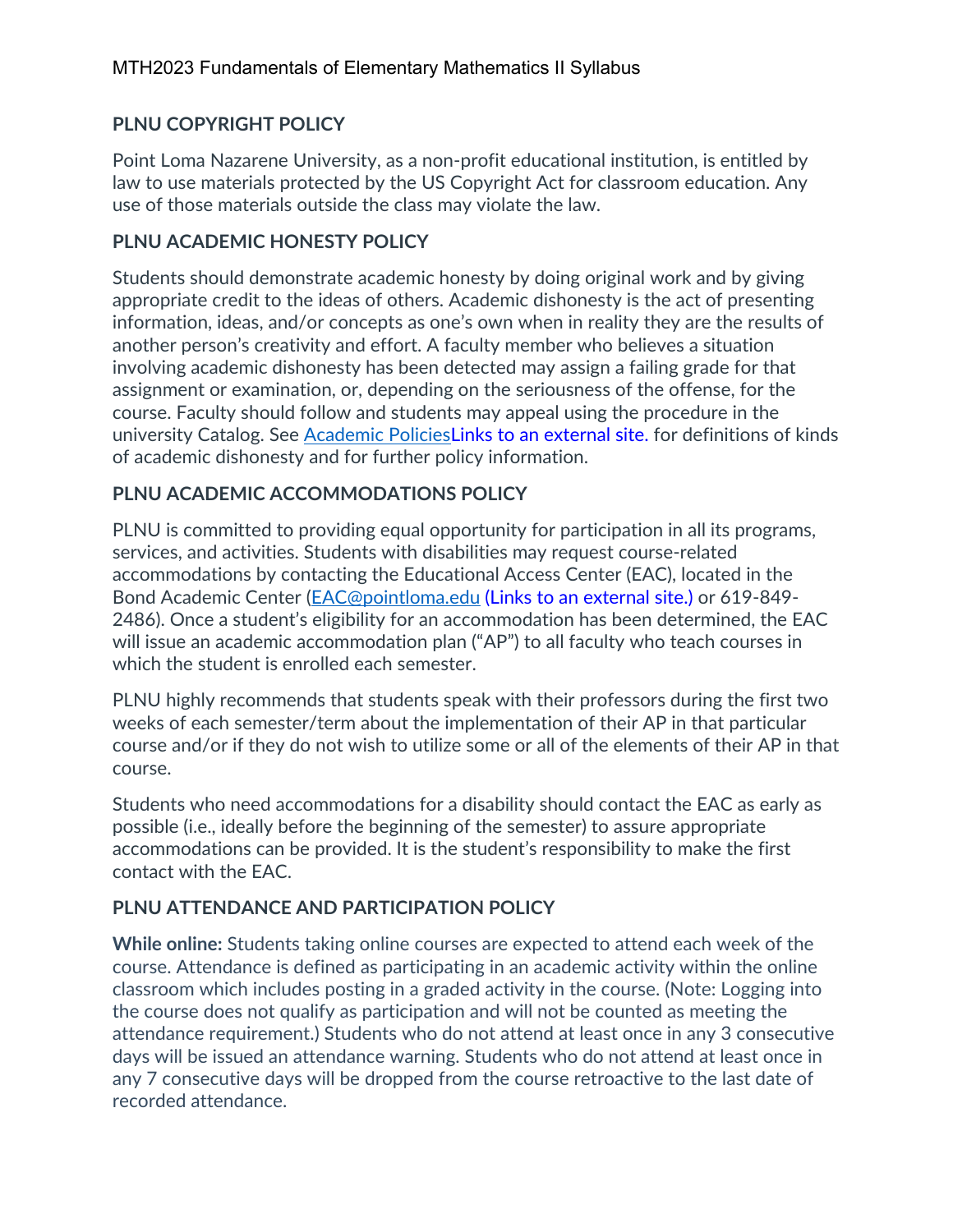### MTH2023 Fundamentals of Elementary Mathematics II Syllabus

**If face-to-face:** Attendance is expected at each class session. In the event of an absence you are responsible for the material covered in class and the assignments given that day. Regular and punctual attendance at all classes is considered essential to optimum academic achievement. If the student is absent from more than 10 percent of class meetings, the faculty member can file a written report which may result in deenrollment. If the absences exceed 20 percent, the student may be de-enrolled without notice until the university drop date or, after that date, receive the appropriate grade for their work and participation. See Academic PoliciesLinks to an external site. for further information about class attendance.

### **SPIRITUAL CARE**

Please be aware PLNU strives to be a place where you grow as whole persons. To this end, we provide resources for our students to encounter God and grow in their Christian faith. If students have questions, a desire to meet with the chaplain or have prayer requests you can contact the Office of Spiritual Development Links to an external site.

### **USE OF TECHNOLOGY**

In order to be successful in the online or hybrid environment, you'll need to meet the minimum technology and system requirements; please refer to the *Technology and System Requirements* Links to an external site.information. Additionally, students are required to have headphone speakers, microphone, or webcams compatible with their computer available to use. Please note that any course with online proctored exams require a computer with a camera (tablets are not compatible) to complete exams online.

Problems with technology do not relieve you of the responsibility of participating, turning in your assignments, or completing your class work

|                                | <b>Week of Before Class</b>                   | Live Class (Thursday)                    | <b>After Class</b>                                  |
|--------------------------------|-----------------------------------------------|------------------------------------------|-----------------------------------------------------|
| $1/10-1/14$                    | Online Introduction and<br>Canvas Exploration | Zoom Introduction 9.1/9.2<br>Form Groups | Read 9.1/9.2 Due:<br>Nothing                        |
| $\mathcal{L}$<br>$1/17 - 1/21$ | Videos 9.1/9.2<br>Due: OHW9.1/9.2             | Zoom Lecture 9.3/9.4 Class<br>Activity   | Read 9.3/9.4<br>Due: Written 9.1B/9.2B              |
| $1/24 - 1/28$                  | Videos 9.3/9.4<br>Due: OHW9.3/9.4             | Zoom Lecture 10.1-10.3 Class<br>Activity | Read 10.1-10.3<br>Due: CA1, Written<br>9.3B/9.4B    |
| 4<br>$1/31 - 2/4$              | Videos 10.1-10.3<br>Due: OHW10.1-10.3         | Zoom Lecture 10.4/10.5 Class<br>Activity | Read 10.4/10.5<br>Due: CA2, Written 10.1B-<br>10.3B |